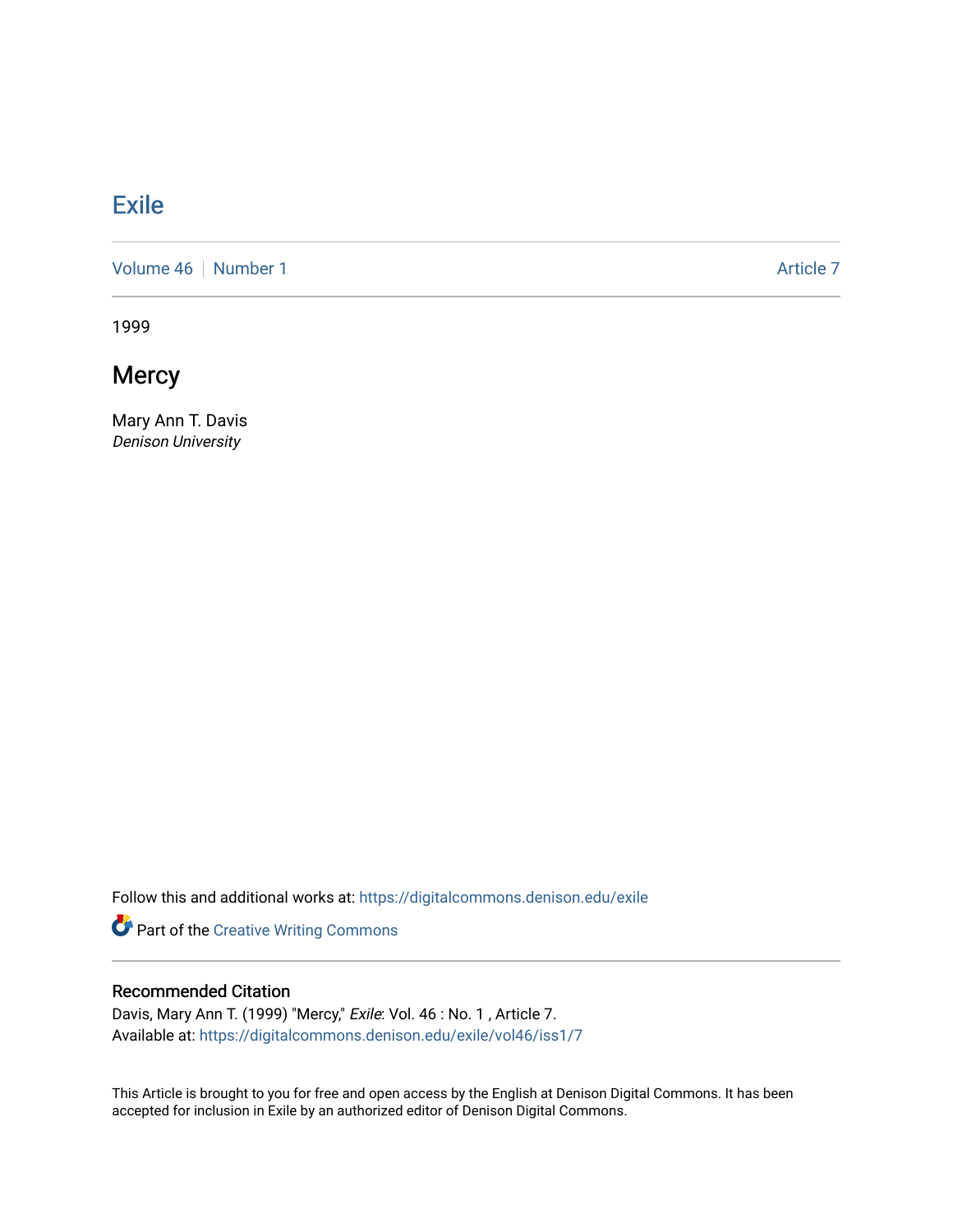## exile

## **Mercy**

I.

Imagine that life ends after him. So your days turn on the axis of that immaculate inhabitation of your body,

a creation so clean and strong your other sons fade in the earthly thrust, brief cohabitation, that brought them from thighs more red-smeared

and unclean than the butterflyed ribcages of doves on the altar. As the young, jealous god was learning mercy through his messiah, you,

years later, resisted falling to ground outside of a temple where your son, *your son,* was calling, crying *Hate your own father and mother and wife and children* 

*and brothers and sisters and indeed your own Life, reject them and come before me.*  You summon him anyway, send word through the shoving

crowd of his waiting family. The strength of your bones amazes you again when his rejection comes, ringing prophesy-

*I have no mother or brothers*  -an example, fictive family of light, the sweat from crucifying bodies, a dust stirred from tombs by a rising.